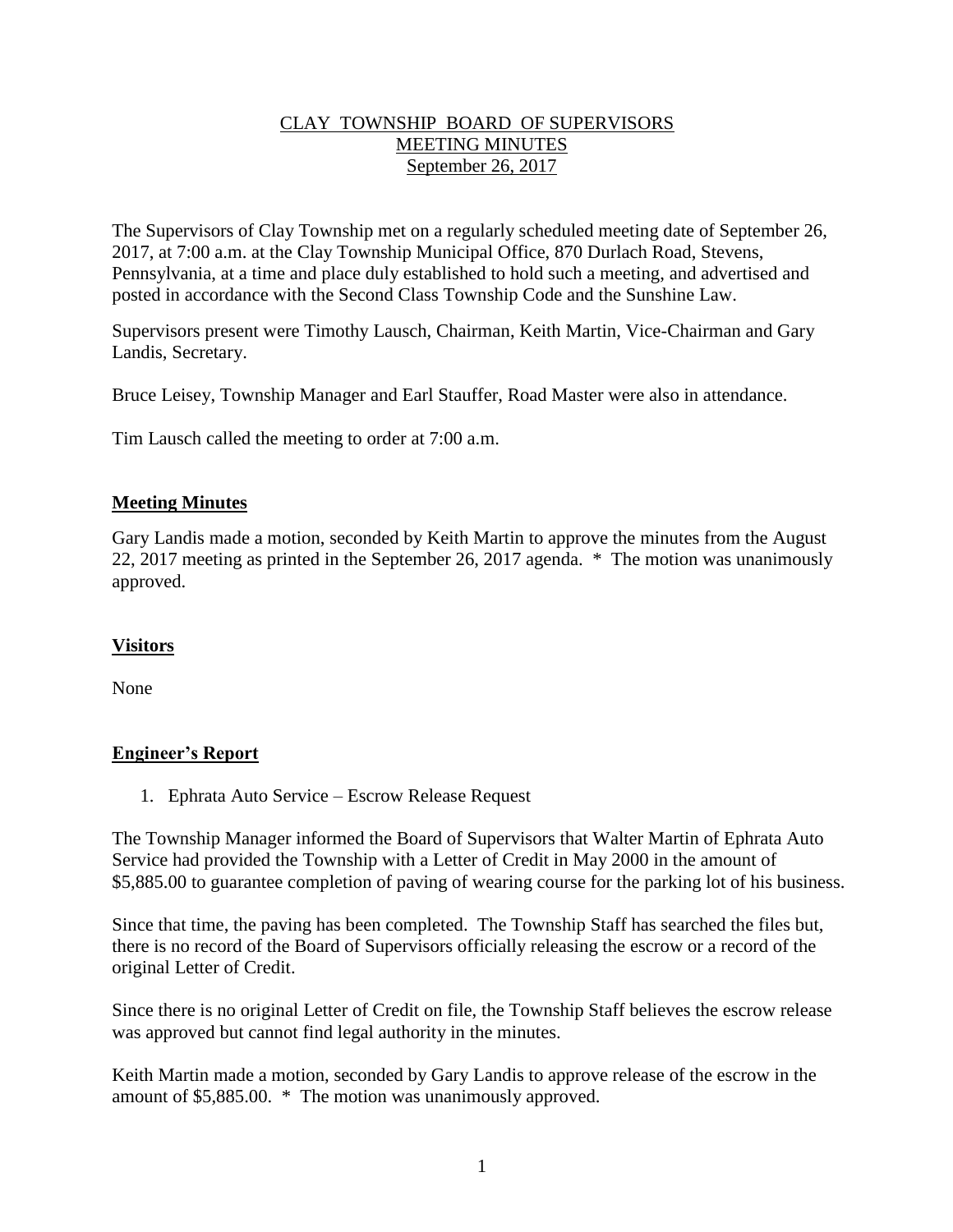2. Rachel Martin and Keith and Amanda Martin MOU

Gary Landis made a motion, seconded by Tim Lausch to approve the Martin MOU. \* The motion was unanimously approved with Keith Martin abstaining from the vote.

3. DOVE Fellowship MOU, Stormwater Management, Emergency Access and Land Development Agreements

Gary Landis made a motion, seconded by Keith Martin to approve the DOVE MOU, Stormwater Management, Emergency Access and Land Development Agreements. \* The motion was unanimously approved.

Keith Martin made a motion, seconded by Gary Landis to approve the DOVE improvement guaranty in the amount of \$133,833.02. \* The motion was unanimously approved.

\*\* Keith Martin excused himself from the meeting at 8:45 AM \*\*

### **Old Business**

1. HomeTowne Square – change street lights to LED

Bruce Leisey informed the Board of Supervisors that HomeTowne Square HOA and Landmark Builders are in agreement with the change over from high pressure sodium lights to LED, which will use less electric and be less costly to maintain.

Gary Landis made a motion, seconded by Tim Lausch to approve the change of street lights in HomeTowne Square to LED. \* The motion was unanimously approved.

2. Approve Resolution Regarding Two Cousins LOC

Gary Landis made a motion, seconded by Tim Laush to authorize the Township Manager to take all steps necessary to maintain a proper financial guarantee for the Wildflower Commons Shopping Center. \* The motion was unanimously approved.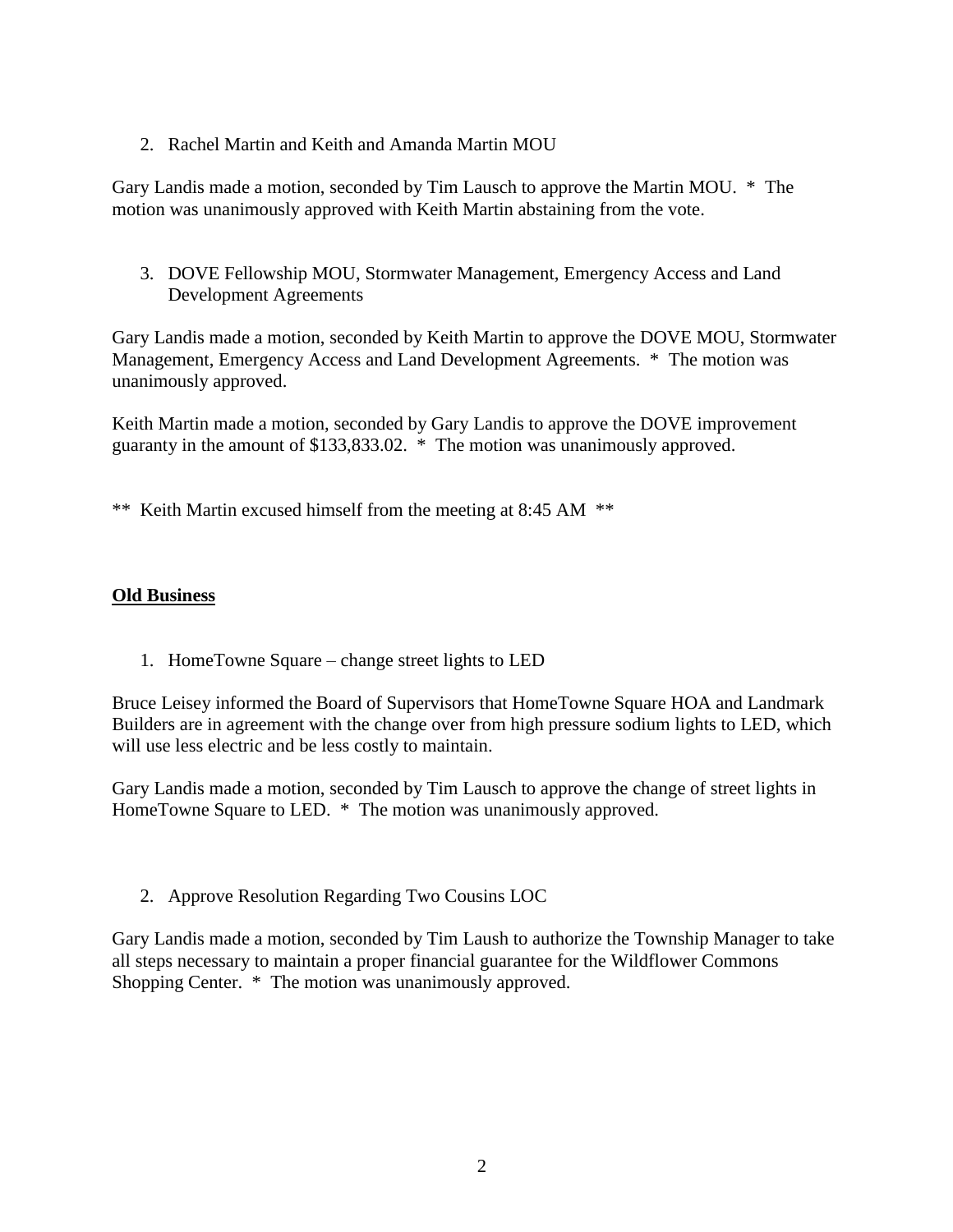# **New Business**

1. Road Master Update

Earl Stauffer, Road Master, reviewed his monthly report with the Board of Supervisors.

Earl said that because of the weather and delays seal coating has been canceled this year and written notification will be sent to Stewart & Tate. The work will be rebid next year.

Earl also expressed concerns with the paving completed on Yummerdall Road. Earl said the road edges are not straight.

There was also discussion on the new park pavilion water issues.

### 2. LCSTS Convention Attendance and Dues

Gary Landis made a motion, seconded by Tim Lausch to approve attendance for Bruce Leisey, Gary Landis and Tim Lausch for the convention on November 4, 2017 in the amount of \$40.00 and approve the 2018 dues in the amount of \$30.00. \* The motion was unanimously approved.

#### 3. Township Manager Update

Bruce Leisey, Township Manager, reviewed his monthly report with the Board of Supervisors.

# 4. PSATS Fall Forum

Tim Lausch made a motion, seconded by Gary Landis to authorize attendance for Gary Landis to the PSATs Fall Forum on October 30 and  $31<sup>st</sup> 2017$  in the amount of \$99.00.  $*$  The motion was unanimously approved.